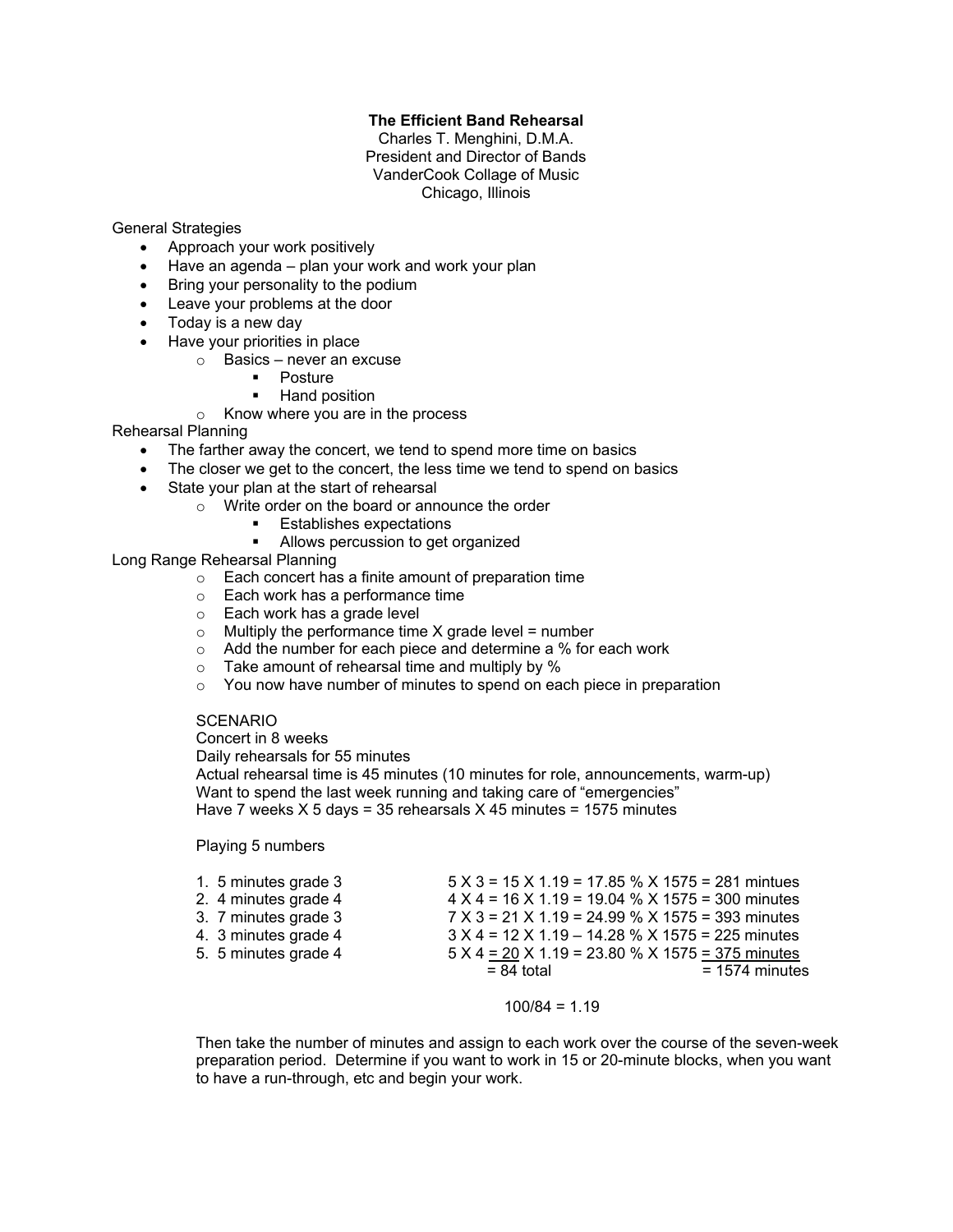## The Warm-Up

- Make this a priority
	- o Focus 100% of your attention
	- o Avoid doing "clerical" duties
- ! Eyes
	- o Precise Attack
		- Style
		- Placement (tempo)
	- o Vary tempo
	-
	- o Vary styles<br>
	o Vary meter Vary meter
	- o Vary dynamics
- ! Ears
	- o Match timbres
	- o Woodwinds only
	- o Brasses only
	- $\circ$  Diatonic identify half steps and whole steps
	- o Hear the note before playing it
	- o Learn new keys to develop a broader repertoire of muscle memory
- **Fingers** 
	- o Move them rhythmically
	- o Slow passages require *fast* finger movement
	- $\circ$  Learn new keys to develop a broader repertoire of muscle memory
- **Tongues** 
	- o START SUSTAIN RELEASE
		- ! Two parts to the language
			- Consonants tongue movements (placements)
			- ! Vowels air
	- o Accents
	- o Staccato
	- o Fast
	- o Tongue must make a rhythmic movement
		- ! Think tongue-stroke
		- Think rebound
- **Coordination** 
	- o Tongue and fingers must move together
	- o Tonguing and slurring
	- o Divide the group to develop ensemble coordination
- Minds
	- o Counting System Practice
- New concepts

Tuning

- The "ceremonial first pitch"
	- o Has nothing to do with the outcome of the game
- Have students match sounds
- Listen to one instrument at a time
	- o Sound goes up or down
- Hearing the beats
	- o Difference between two sounds in vibrations per second
	- o We hear the "average" of the two sounds
- Know when to use a tuner
- Avoid multiple tuners in the rehearsal
- Just vs. equal temperament tuning

**Literature** 

- Perform quality music
- Perform music you "believe" in
- Have a concept before you begin
	- o Develop your "internal" ear
- Think of the music "in context"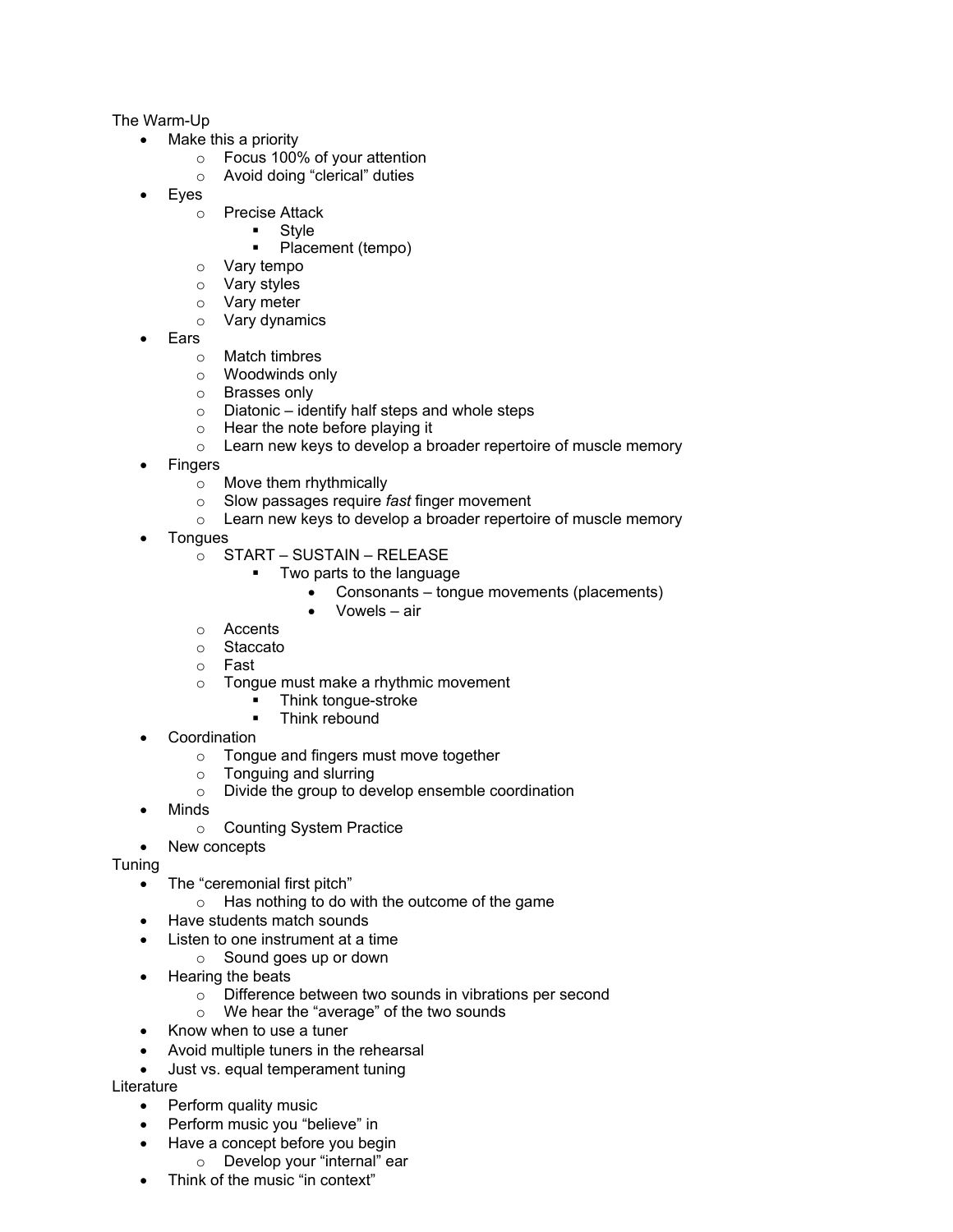**Music** 

- Two kinds of music, song and dance
- Song music
	- o Lyrical in nature
	- $\circ$  Think line
	- $\circ$  Energy is in the "center" of the note
	- o Often provides for more nuance in tempo
		- ! Rubato
		- ! Agitato
- Dance music
	- o Rhythmic in nature
	- o Think rhythm
	- o Energy is at the "start" of the note
	- o Strict tempo

# Balance

- Develop the concept of sound you want to hear
	- o Influenced by your listening history
	- o Instrumentation
		- ! Large group
			- Symphonic Band
			- Small group
				- Wind Ensemble
		- ! Number of "color" instruments
- Often long notes cover moving lines
	- $\circ$  Let the students know when they have a long note, there are usually short notes underneath
		- ! Have them listen to the moving lines
		- ! Ask the moving lines to bring out their smaller notes
		- Ask the moving line to bring out any note that has an accidental
		- ! Ask students to bring out the moving (changing) notes
- Ask students to listen to other sections
- ! Ask students to place their line "ahead of" or "behind" another section
- Define the layers of the music
	- o Foreground
	- o Mid-Ground
	- o Background
- Asking brass to raise or lower their bells can increase or decrease brightness of sound Interpretation
	- What role does meter play?
		- $\circ$  Strong beats weak beats
			- **•** Note weight
	- Note length
		- o Use your counting system to assist you
		- The triplet figure
			- o Music is motion
			- $\circ$  In duple music, a triplet is used to add motion
				- ! Faster
				- **E** Slower
			- $\circ$  Use the triplet figure to bring this motion to the music
	- The crescendo or decrescendo
		- $\circ$  What the composer wants is an increase or decrease in sound
		- o The goal becomes the **contrast** between the beginning and end
		- $\circ$  We should phrase into the crescendo by shaping the line softer into the start of the crescendo
		- $\circ$  We should phrase into the decrescendo by shaping the line louder into the start of the decrescendo
		- $\circ$  Don't allow the performer to anticipate by starting the action early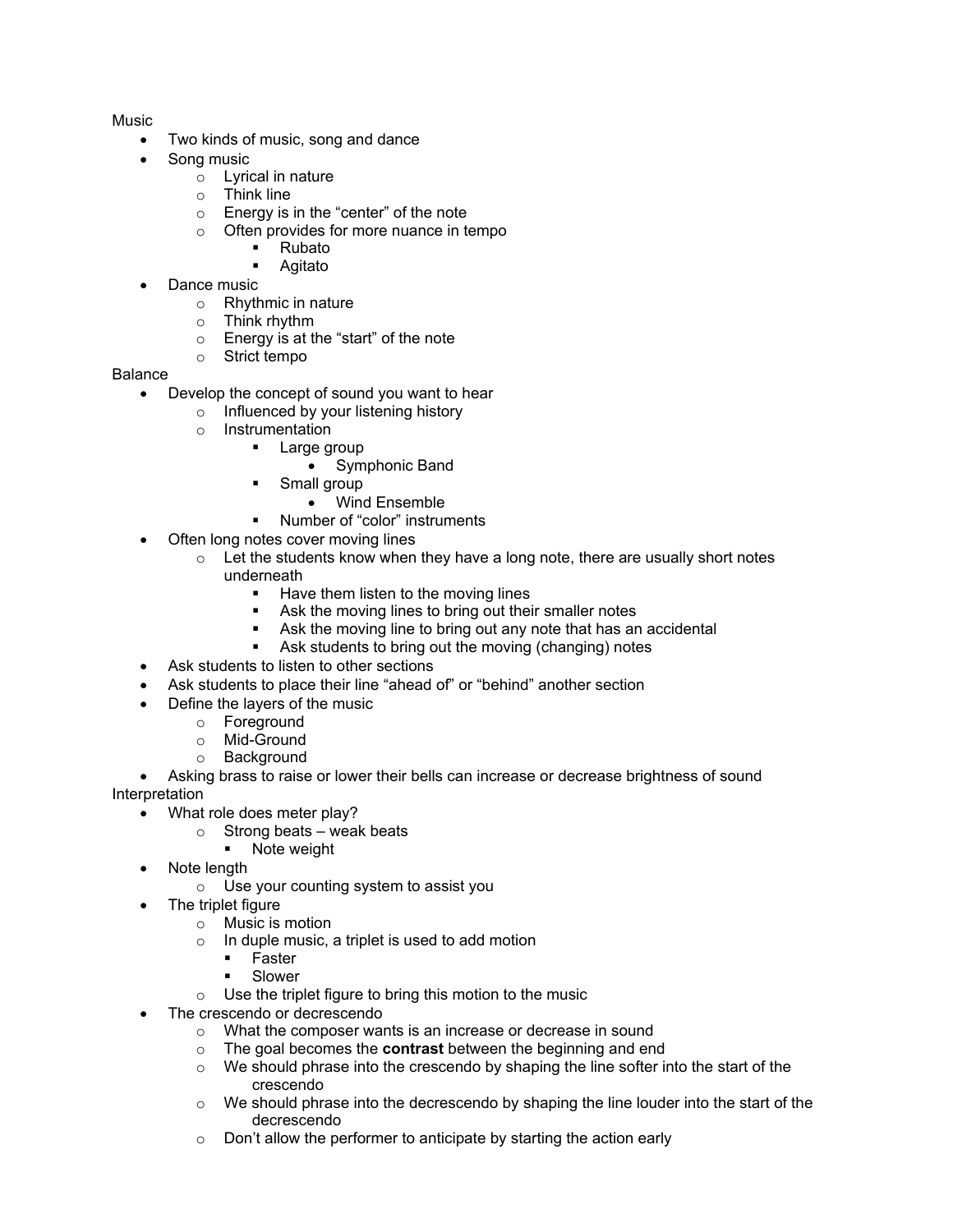- $\circ$  Defining the arrival point helps prevent the performer from achieving the contrast too soon
- $\circ$  In "song" music we focus on increasing or decreasing the supported air volume (amount and/or velocity – depending upon desired timbre)
- $\circ$  In "dance" music, we must also increase or decrease the intensity of the articulation
- **Accents** 
	- o Play the note before an accent softer
	- o Type of music
		- ! Dance Articulation
		- ! Song Air Weight
- **Dissonance** 
	- o Embrace dissonance
		- **E** Suspensions
		- **Anticipations**
	- $\circ$  Play dissonances stronger, provides for increased satisfaction at resolution
- **Ornaments** 
	- o We hang the "ornament" on the outside of the tree
	- o They must be heard
		- ! Grace notes
		- ! Trills
		- ! Turns
		- ! Pick up notes
- **Transitions** 
	- o Use one tempo to help set up the next
	- o When rehearsing, work into and out of transitions
- **Ritards** 
	- o "Wheel of Fortune"

**Clarity** 

- ! The ability to "hear" into and through a band sound
- Requires good tone and good pitch
- Requires good rhythm and good time
	- $\circ$  Students must watch the conductor (see conducting section below)
- ! When multiple instruments are playing a lyrical melodic line, have only one person perform with vibrato, the rest using straight tone

Counting System

- Wind players must engage the air
- ! Clapping systems work well for percussionists
- ! Don't you hate the number "one?"

Articulation

- Students often focus on notes and rhythms
- Again, START-SUSTAIN-RELEASE, consonants and vowels
- . What kind of articulation will you use?
	- o T or D consonant?
	- o Is the music song or dance?
- Have students say the articulation before playing the line
- Tongue and finger coordination
- Blow a stream of air...then have students tongue "over" the air stream and use hand motion to demonstrate this to the students
- Don't stop the sound with the tongue unless the music requires it

Conducting

- A good set position
- ! Get comfortable with the baton, make it an extension of YOU
- "Quiet" yourself
- Condition your students to respond
	- o Set position
	- o Don't talk with your arms in set "ready" position
	- Breathe <u>with</u> the students<br>○ Maintain eye contact throu
	- Maintain eye contact through the downbeat
	- o Keep your head out of the score
		- ! Videotape yourself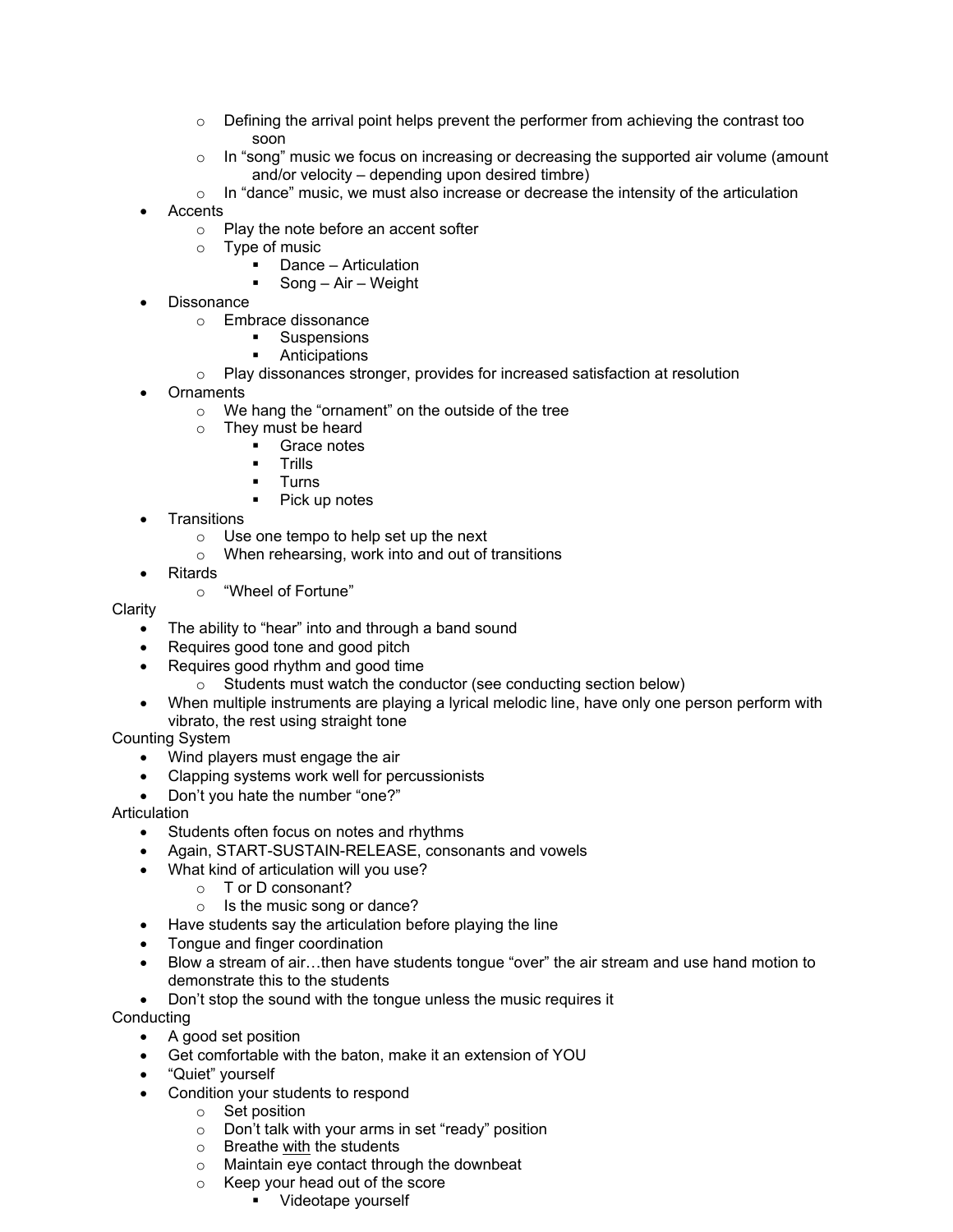- ! Understand and use the "planes" of conducting
	- $\circ$  Horizontal = air
	- $\circ$  Vertical = attack
	- $\circ$  Size = volume
- Students should
	- o WATCH to define tempo
		- **EXECUTE:** Listening is of secondary importance here
	- o LISTEN to define balance, blend and pitch
		- ! Watching is of secondary importance here
- Cues need a prep beat
- ! Fermatas mean note value **PLUS** the fermata
- Give non-verbal reinforcement
- Check the position of the music stand to allow student to see the podium while playing

**Hearing** 

- Internal ear
	- o What you want to hear
- External ear
	- o What you are actually hearing
	- Avoid defensive strategies
		- o Singing the parts as you conduct
		- o Conducting to the internal ear
- ! Constantly compare the external model to the internal model
	- o What you hear vs. what you want
	- o Diagnosis and cure
	- o Listen to the starts, sustains and releases of notes
- Know "what" you want to hear
	- o Following a line or color
	- $\circ$  Following a series of events in the music
	- o Anticipate

Efficiency in Language

- Reinforce the verbal with visual support
- Less is more
	- o Louder Softer
	- $\circ$  Sharp Flat
	- o Faster Slower
	- o Brighter Darker
	- o Warmer Cooler

**Rehearsing** 

- The rehearsal is a place to do those things the player cannot do on their own outside of rehearsal
- Knowing what you can and can't fix
	- o Some things can be fixed immediately
		- ! When you hear it, fix it
		- Have students be "specific" with what they write on their music
			- Don't circle something
				- $\circ$  Place a "#" in front of the note that needs a sharp
				- o Place a "b" in front of a note that needs a flat
				- $\circ$  Same goes for naturals
			- What section to "listen to"
			- Use "arrows" for intonation reminders
	- o Some things take time
		- ! We can't rush the maturation process
		- Identify what needs to be done
		- ! Explain to the students how they should practice in order to develop the necessary performance skills
		- Reinforce these skills in daily warm-ups
		- Have students
			- Think like an "athlete" so many "reps" a day
			- A minute on a measure